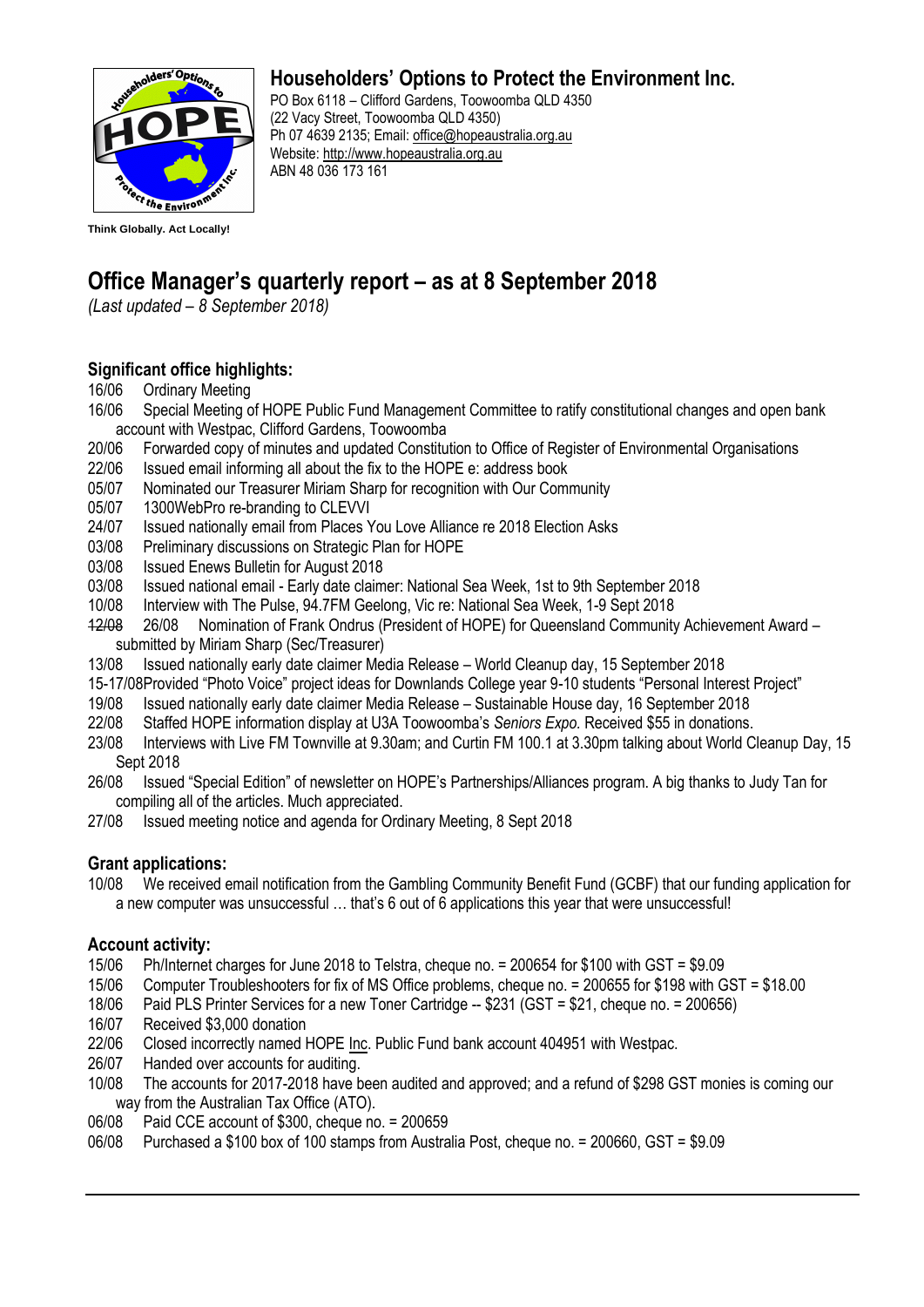# **Office Updates compilation**

## **08/07/18**

The office activity level has eased off somewhat which is quite welcome.

We have attracted a number of new 'admin' volunteers in recent times and I've been able to delegate many 'backlog' items to these people.

For those of you who would like additional work, please let me know by return email.

For those of you who may be struggling with assignments due to personal/work issues, please let me know and I may be able to allocate the task(s) to someone else or simply wait until time permits you to resume your voluntary efforts.

Our quarterly Ordinary Meeting was held on 16 June and matters such as the recent computer problems and associated costs were discussed; - as well as further changes to our Constitution as per our application for listing on the Federal Register of Environmental Organisations; and the setting up of the HOPE Public Fund bank account as per Special Meeting of HOPE Public Fund Management Committee (16 June 2018).

Lastly, Steve Gribble has suggested that "it might be worth our while purchasing Microsoft's 'Office 365'. It's an ongoing investment of about \$10 a month with free updates included. Secondly, what about using 'Mail Chimp' for our eNewsletters? Mail Chimp is either free or inexpensive as it depends on the number of subscribers. Both these matters will be discussed at the next Ordinary Meeting in September.

## **Office highlights:**

16/06 Ordinary Meeting

- 16/06 Public Fund Management Committee meeting
- 20/06 Forwarded copy of minutes and updated Constitution to Office of Register of Environmental **Organisations**
- 22/06 Closed incorrectly named HOPE Inc. Public Fund bank account 404951 with Westpac.
- 22/06 Issued email informing all about the fix to the HOPE e: address book
- 05/07 Nominated our Treasurer Miriam Sharp for recognition with Our Community
- 05/07 1300WebPro re-branding to CLEVVI

## **Accounts paid:**

- 15/06 Ph/Internet charges for June 2018 to Telstra, cheque no. = 200654 for \$100 with GST = \$9.09
- 15/06 Computer Troubleshooters for fix of MS Office problems, cheque no. = 200655 for \$198 with GST = \$18.00
- 18/06 Paid PLS Printer Services for a new Toner Cartridge -- \$231 (GST = \$21, cheque no. = 200656)

## **26/07/18**

It has been a couple of weeks since my last office update so I thought I would bring you up-to-date on what's been happening.

Daniel Patava, United Nations (UN) Youth Australia (Qld division), has prepared a one-day "Toowoomba Youth Summit" event proposal for us to consider. Daniel needs to confirm the event with his superiors before we can finalise event details and determine the extent of our participation.

We received a \$3,000 private donation – which will ensure our future for at least another 12 months.

If you know of any businesses that might give HOPE some financial support, please let we know as soon as you can.

Lastly, the 'backlog' of outstanding tasks is still quite long, so if anyone would like to do some more internet research and article writing, please let me know.

## **Office highlights:**

- 09/07 Invitation from Downlands College, Toowoomba, to submit a project for their "Personal Interest Program" being conducted in mid-August.
- 15/07 Circulated consolidated notes on proposed projects, etc.
- 16/07 Received \$3,000 donation
- 24/07 Issued nationally email from Places You Love Alliance re 2018 Election Asks
- 26/07 Handed over accounts for auditing.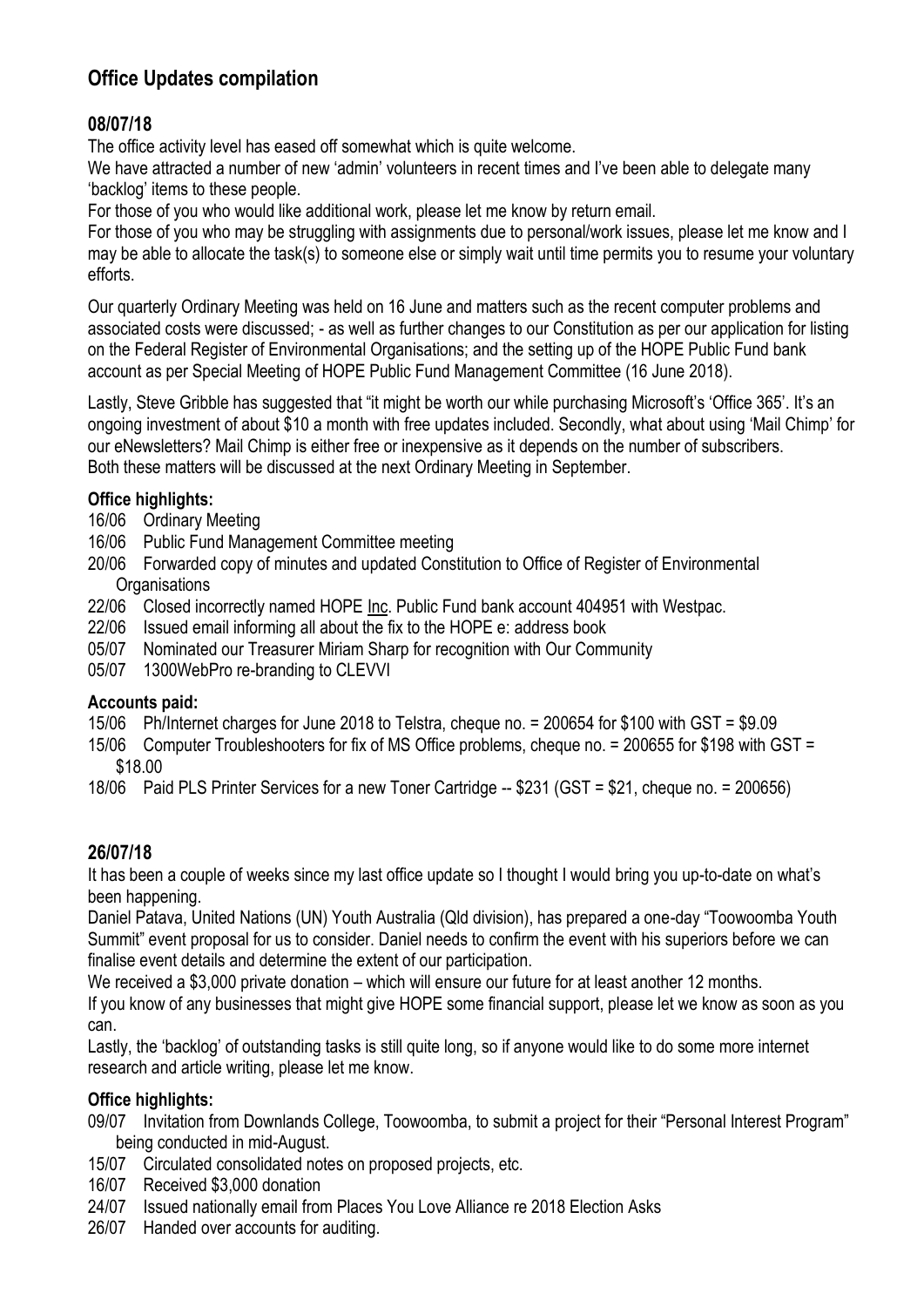## **03/08/18**

I have 3 business items for your consideration.

- 1) We are providing an environmental information display at U3A Toowoomba's "Seniors Expo" being held at HumeRidge Church, 461 Hume St, Toowoomba on Wednesday 22 August 2018, from 8am – 2pm. I would appreciate the help of someone on the day to help me distributing information and talking about environmental issues. If you are interested and available on the day, please phone on 4639 2135 to offer your assistance.
- 2) HOPE volunteer polo shirts available in ladies sizes 12, 14 and 16; and men's: sizes L, 2XL, 4XL . Contact the office on 4639 2135 to request your free polo shirt and collection method.

#### **3) Strategic planning for the future**

A few weeks ago, I caught up with a former boss of mine. Angie was interested to know of HOPE's journey over the last 10 years or so. After I had brought Angie up to date, she asked about our 'strategic plans' for the future. Good question! We usually discuss 'next year's plans at our AGM in November. Followed by a planning meeting in late January to discuss more long-term issues.

This informal chat about *HOPE's strategic plans for the future* has prompted me to put down on paper some of my thoughts.

Firstly, we need to secure our financial future. We have applied to the Federal Government for listing on the Register of Environmental Organisations.

This listing will provide us with "Deductible Gift Recipient (DGR)" status and allow us the opportunity to mount national regular, fund-raising campaigns.

DGR status also affords us the opportunity to seek corporate sponsorship and apply to a broader range of grants.

Of course, we'll need to both update our Sponsorship material; and review our 'wish list' of projects.

Some other medium to long-term goals include:

- Strengthen our profile nationally
- Increase our membership nationally
- Seek more alliances/partnerships internationally and nationally
- Link up with more like-minded envNGOs
- Provide more support for existing and proposed national environmental campaigns
- Initiate our own campaigns, projects and events, etc.
- Undertake more landcare/NRM projects ourselves and/or in partnership with others
- Back to Basics -- Develop more environmental educational materials such as information sheets

As members/volunteers of HOPE, your input, ideas and support are vital. I am looking forward to your responses.

## **10/08/18**

A little bit of good and bad news to start with.

The accounts for 2017-2018 have been audited and approved; and a refund of \$298 GST monies is coming our way from the Australian Tax Office (ATO).

We farewell volunteers Karen Eyre and Kathy Trevethan who are leaving respectively for work and family reasons.

How is everyone coming along with your respective assignments?

We received email notification from the Gambling Community Benefit Fund (GCBF) that our funding application for a new computer was unsuccessful … that's 6 out of 6 applications this year that were unsuccessful! Our next major get-together is our quarterly Ordinary Meeting on Saturday 8 September, 10am at the HOPE

office, 22 Vacy St, Toowoomba.

I'd like to see as many of you as possible at this meeting.